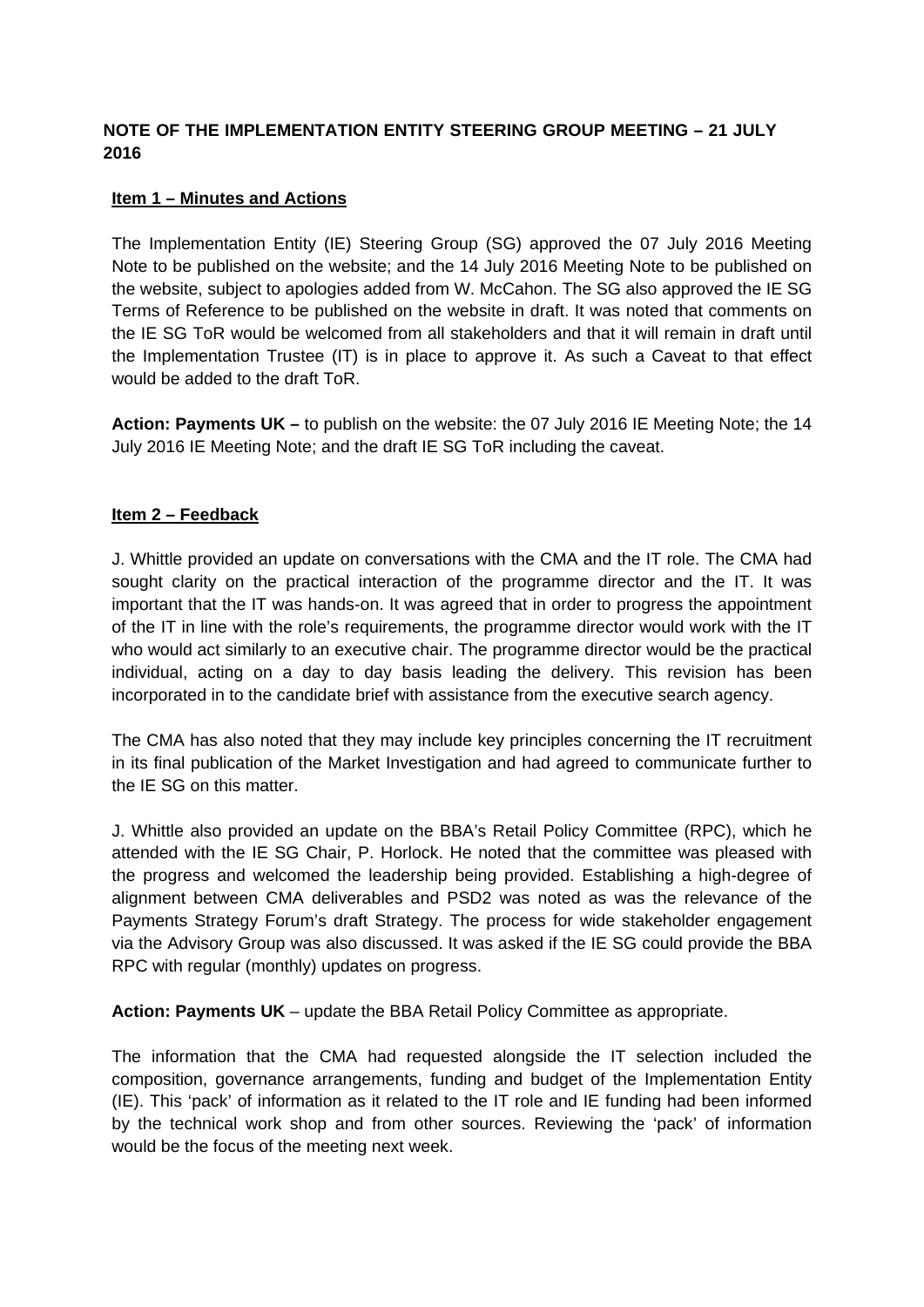**Action: Payments UK** – to compile the draft 'pack' of information to the CMA setting out the IT selection process, composition, governance arrangements, funding and budget of the Implementation Entity (IE)..

The IE SG discussed input received from stakeholders, including Experian, FData and the ODI. All input was welcomed at this early stage before the IT is appointed. The IESG welcomed the engagement of all stakeholders and noted the importance of responding to the ODI's proposal to establish the Open Banking Development Group (OBDG) and other proposals it receives.

**Action: Secretariat –** to formulate key messages to be used with all stakeholders, expressing the willingness of the 9 banks to listen and to receive input, and to highlight the importance of the Implementation Trustee in decision making.

**Action: IE SG –** to feedback to the Secretariat on the proposed OBDG (by ODI) by CoB Monday by CoB Monday 25<sup>th</sup> July 2016.

As a matter of urgency an initial open meeting on the open API banking standards should be arranged. This would be open to any interested stakeholder and would serve to update on progress of the IE SG and to receive input.

**Action: Secretariat –** to put a date in the diary during Aug for an open meeting (secretaries note provisional date  $-17<sup>th</sup>$  Aug 14:00 – 16:30).

**Action: Secretariat –** to put together a draft agenda and Q&As for the open meeting; alongside the communications strategy.

### **Item 3 – IT Recruitment**

Material for the IT selection, updated to reflect the most recent feedback from the CMA, was agreed.

**Action: Secretariat –** to confirm to the executive search agency that it can initiate the search and to advise the CMA accordingly.

### **Item 4 – Draft Stakeholder Communications Plan**

Not discussed, deferred to next meeting.

#### **Item 5 – Advisory Group ToR**

A revised draft of the Advisory Group ToR was considered and minor amendments discussed. The IE SG members were asked to confirm the ToR by CoB Monday  $25<sup>th</sup>$  July 2016.

**Action: Secretariat –** to finalise the Advisory Group ToR and published a draft on the website for feedback and expressions of interest.

#### **Item 6 – Phase 1 Funding Update**